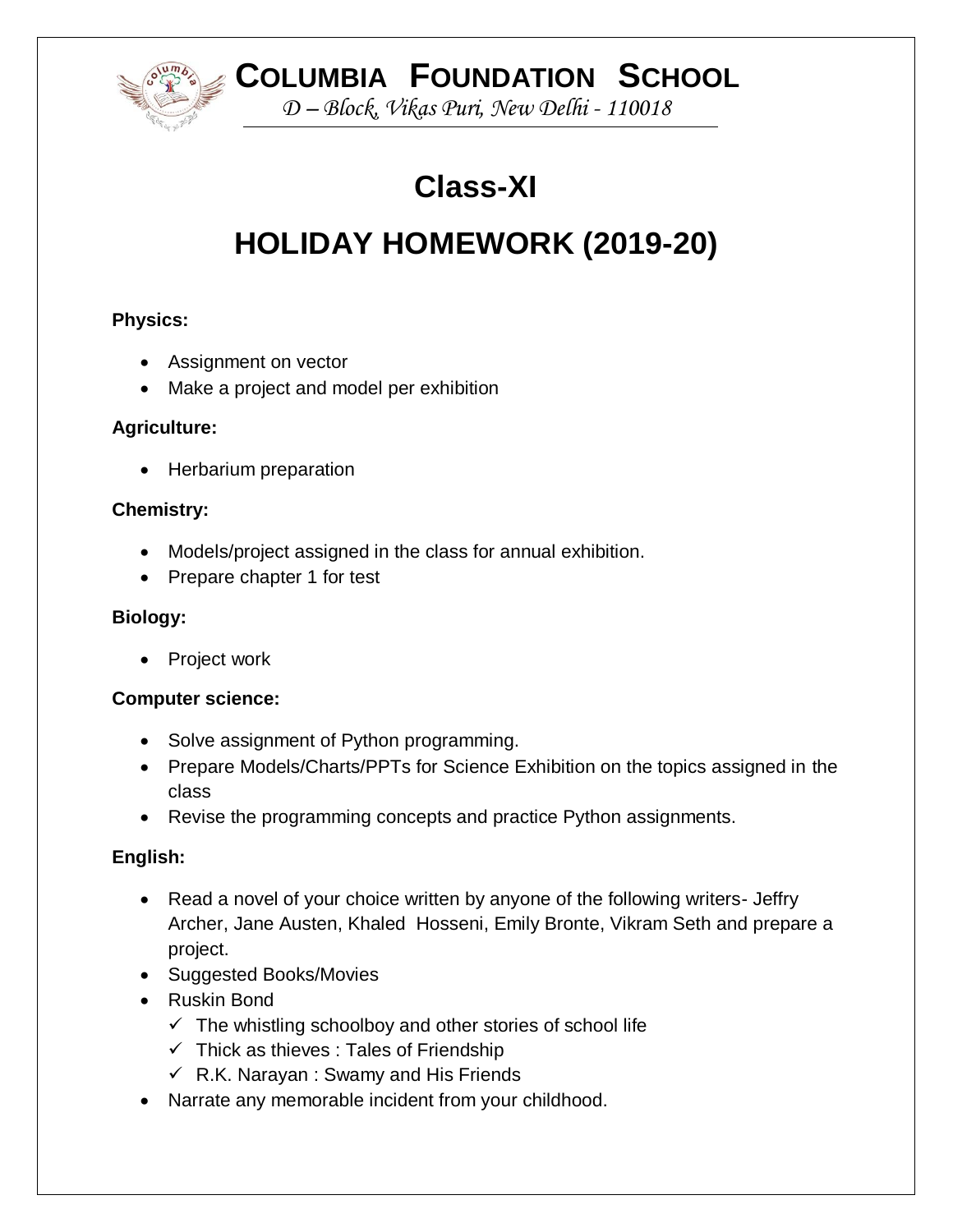#### **Maths:**

 Q1 to 100 related to the chapter: Chapter1: Sets Chapter2: Relations & Functions Chapter3: Trigo Functions Chapter 6: Linear in qualitative

#### **Accountancy:**

- Write and learn from chapter 1&2 from T.S. Grewal's.
- HOTS questions, Very Short Answers Type questions, Objective Type questions.

#### **Economics:**

- Chapter 8, 9 from statistics(N.M. Shah)
- Chapter 1 and 2 from Micro Economics (Sandeep Garg)
- Do all MCQ, True/False, Concepts and Definitions, Multidisciplinary/Value based questions and answers.
- Make a model on resource management.

#### **Business studies:**

#### **TASK 1**

Prepare project on topics given below

Case study on a product. Choose any one perishable product like fruit, vegetable, dairy products etc. Collect information about main source of the procurement of product, main market, marketing of a product, research on change of prices etc.

Use simple sheets for the project. Avoid using glitter and expensive decorative thing in the project. The project must focus on research, content and analysis. Submit the project in as simple stick file.

#### AND

Prepare charts and models on any of the following topics

- 1. Significance Role of Business in saving environment form pollution.
- 2. Waste management by business / factories
- 3. Use of natural resources in business

## **TASK 2**

Revise the following chapters and do "TEST YOURSELF" of each chapter in a separate notebook.

Ch1 Nature and purpose of business

Ch2 Forms of business organizations